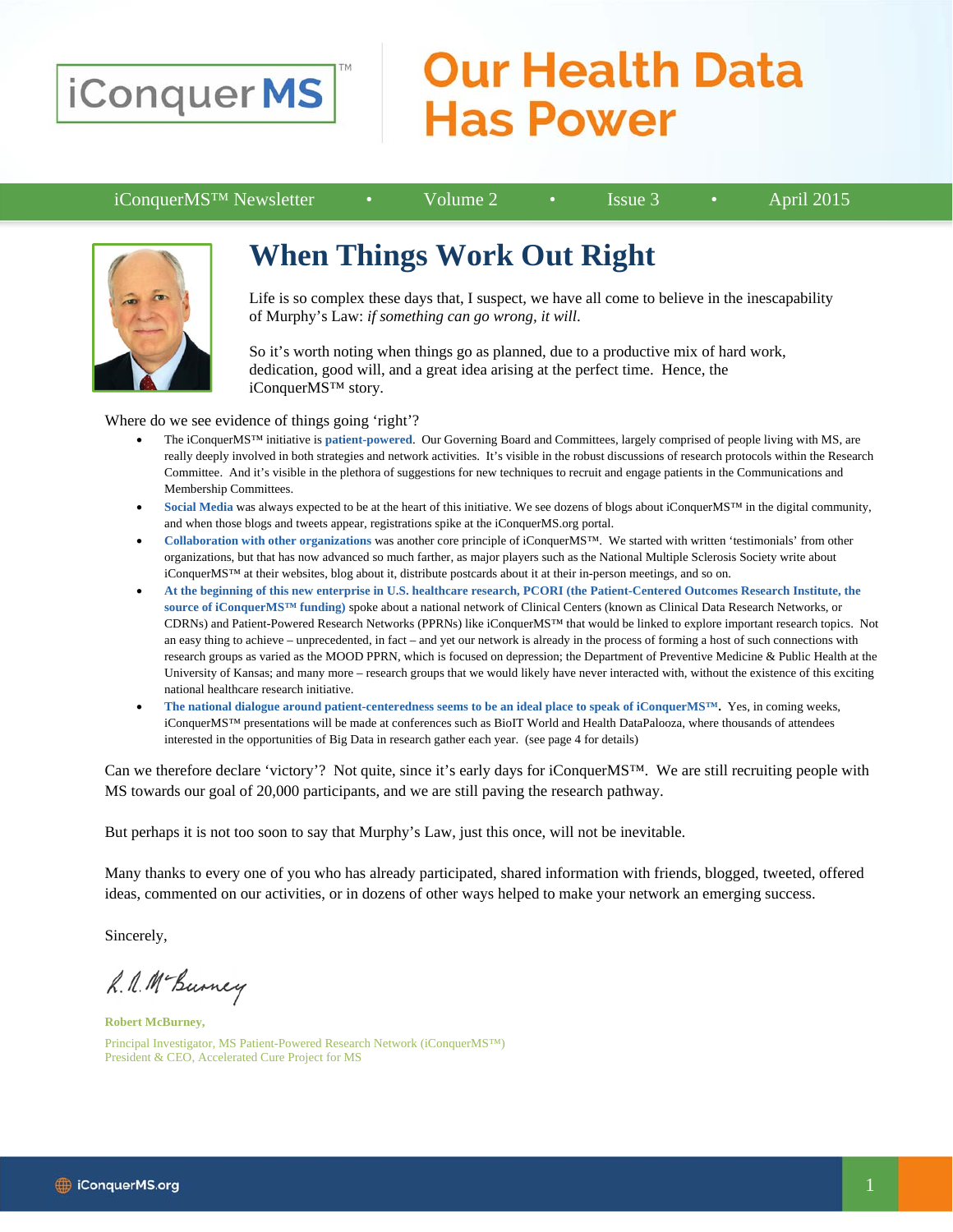# iConquerMS



### **The Bridge**

**Dr. Ken Buetow, Arizona State University Lisa Emrich, Chair, Communications Committee, iConquerMS™**

**"The Bridge"** is a new iConquerMS™ e-newsletter feature that connects a patient volunteer with a researcher. This kind of dialogue is one of the many ways in which iConquerMS™ is connecting the patient and research communities.

#### **Lisa: Why did you decide to get involved in iConquerMS™?**

**Ken**: I have a long-standing interest in the shifting of gravity in biomedicine towards broader involvement in research by patients, as well as enhanced 'ownership' of the research process by patients as the recipients of care. I believe that it is critical to hear and consider the patients' point of view in research. iConquerMS™ is a model that exemplifies that shift.

In addition, I am very enthusiastic about the Patient-Centered Outcomes Research Institute (PCORI) as a holistic whole in research, encompassing large-scale provider organizations with a diverse collection of patient groups. The kind of synergy that could be achieved in a national infrastructure such as this can really address issues of importance to patients.

#### **Lisa: I understand you are pioneering a new data science initiative at Arizona State University. What does that have to do with iConquerMS™?**

**Ken**: Arizona State University, through its Complex Adaptive Systems initiative, brings the full continuum of Information Technology and informatics to iConquerMS™. Specifically, we have:

- The capacity for 21st century data collection and web-based tools for patient communities to participate in research, through usage of a web-based portal and a standards-based common data model;
- A large-scale data science platform that we call the Next Generation Computational Capability, that has the ability to integrate and analyze Big Data; and
- A multi-disciplinary staff team that is facile with all types of data genomics, clinical, imaging, etc. – to seek insights.

#### **Lisa: What is meant by Big Data, especially in the context of multiple sclerosis research?**

**Ken**: The term Big Data is used by various people to mean different things. IBM suggests that Big Data is defined by four characteristics – volume (very large quantities), variety (different forms), velocity (has dimensions of time), and veracity (has variable reliability). John Myles White, a Data Scientist at Facebook, describes Big Data as any "quantity of data that's so large that traditional approaches to data analysis are doomed to failure."

Big Data in biomedicine refers to large quantities of diverse types of data – clinical care encounters, demographic, geographic, individual clinical experiences, lifestyle, personal preferences, and molecular characterizations - from tens of thousands of individuals. What is driving interest in Big Data in medicine are the opportunities that open up to us when it has been harnessed. Large volumes of data have embedded novel insights that are not apparent through the examination of smaller quantities of data. With Big Data, one has the possibility of discerning patterns and associations that would be undetectable with traditional approaches.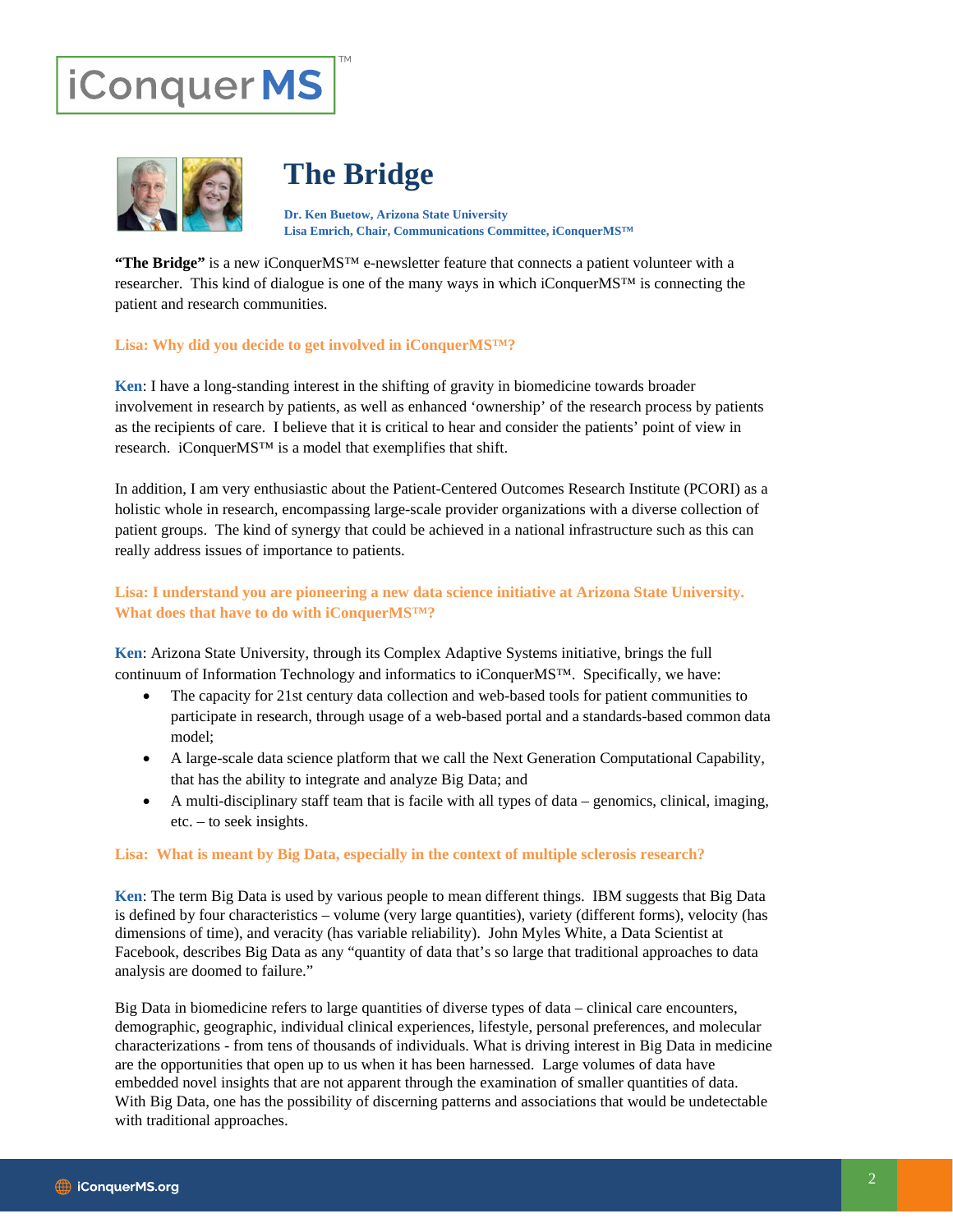## **iConquerMS**

#### **Lisa: So what kind of insights are you looking for?**

**Ken**: The true goal is to figure out the personalized medicine paradigm in multiple sclerosis: that is, who should get what intervention, when, and under what circumstances. I believe that the information we need is locked inside the data resources, and when you collect it, integrate it, and analyze it, you will gain those insights. I'm reminded of the Michaelangelo quote that "every block of stone has a statue inside it, and it is the task of the sculptor to discover it." One might say all Big Data contains insights and it's the job of the data scientist to find them!

#### **Lisa: Does that mean that as iConquerMS™ grows, there won't be any more need for clinical trials?**

**Ken**: No, I believe that Randomized Clinical Trials (RCTs) will remain the 'platinum standard' for generating evidence in biomedicine for the foreseeable future. But, it is simply not possible to conduct an RCT for every possible question and every possible personalized combination of interventions. So Big Data fills an important evidence gap. More importantly, Big Data analytics can also be used to "mine" large data collections for non-obvious relationships – that is, to discover unexpected, or previously unidentified, relationships. Computers can be harnessed to be tireless interrogators of data. And then RCTs can be used selectively to verify findings of critical importance.

#### **Lisa: Do you envision opportunities to make iConquerMS™ a global research endeavor?**

**Ken**: Yes, I do! As a technologist who has watched developments over the past 30+ years in networkbased connectivity, I see time and space barriers disappearing. PCORI itself could certainly catalyze a worldwide activity, since its network is scalable. Of course, there will be considerations around local laws, language and culture, but those should be addressable since the technical capacity is available to us. iConquerMS™ is already reaching to research communities in Asia and elsewhere to assess interest in such coordinated research activities.

#### **Lisa: Are your original expectations of iConquerMS™ being met?**

**Ken**: I'm very optimistic, and hugely enthusiastic about this project. As more and more data are collected, I see countless research opportunities emerging.

*Lisa Emrich is a patient advocate who has been helping patients educate and empower themselves since 2008. She uses her experience with MS and RA to educate patients and encourage them to take an active role in their own healthcare. Lisa blogs at Brass and Ivory: Life with MS and RA and writes for HealthCentral.com, MultipleSclerosis.net, and RheumatoidArthritis.net. She serves on the board of the nonprofit MS Soft Serve, as well as advisory panels for the National Multiple Sclerosis Society and Rheumatoid Patient Foundation. She is the Chair of the iConquerMS™ Communications Committee.* 

*Ken Buetow, Ph.D., is the Director of Computational Science and Informatics at Complex Adaptive Systems at Arizona State University. He has more than 30 years of experience in computational approaches to connect, share, and interpret biomedical data. He formerly led the National Cancer Institute's efforts to build an international, interoperable infrastructure for exchanging cancer data. He also serves as an advisor to the iConquerMS™ Research Committee.*